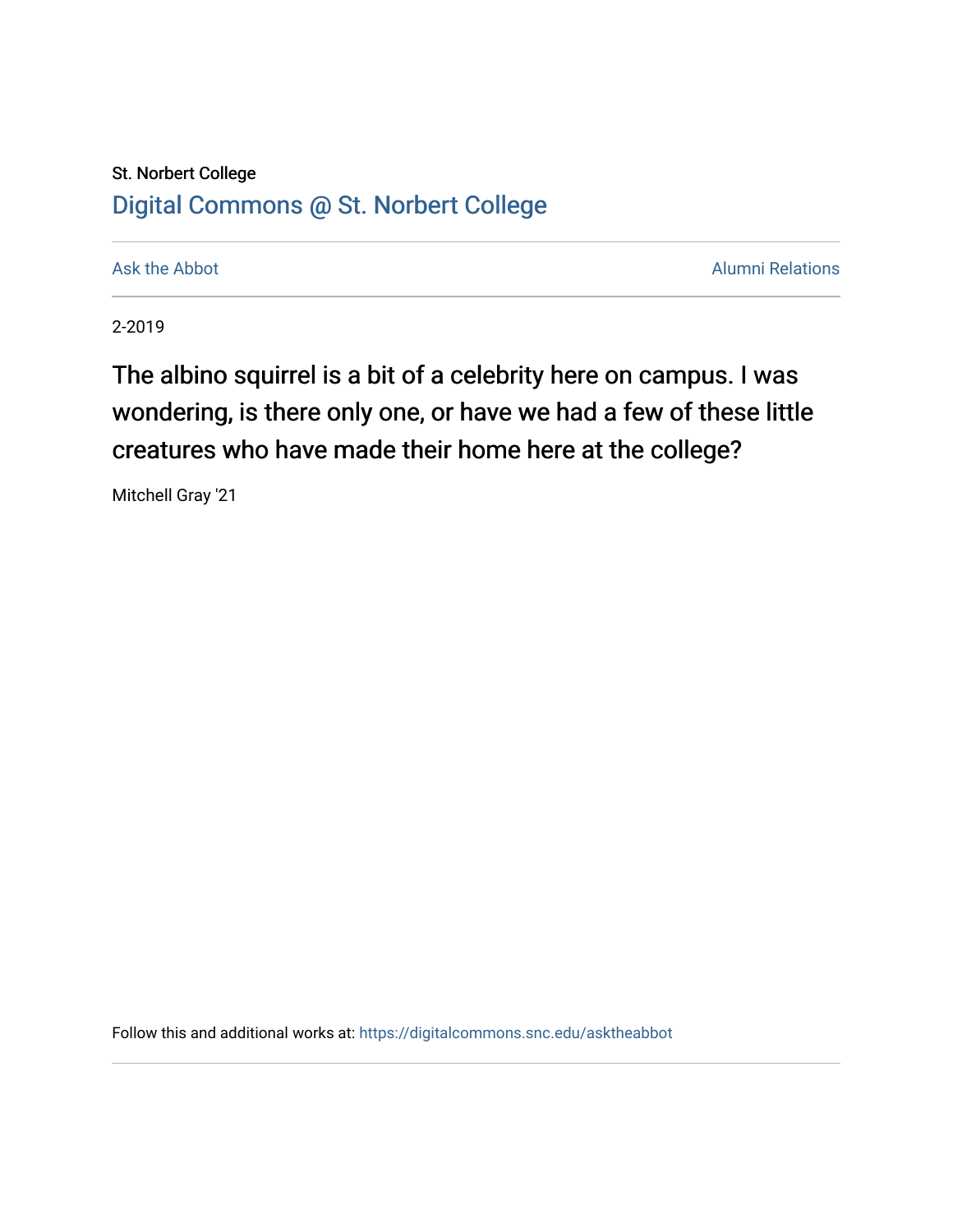



[Academics](https://www.snc.edu/academics) [Admission](https://www.snc.edu/admission) [Campus Life](https://www.snc.edu/campuslife) [Living Norbertine](https://www.snc.edu/livingnorbertine) [Athletics](https://www.snc.edu/athletics) [About](https://www.snc.edu/about)

Q

[Alumni](https://www.snc.edu/alumni/)  $\geq$  [Ask the Abbot](https://www.snc.edu/alumni/abbot/)  $\geq$  February 2019 合

## [Alumni](https://www.snc.edu/alumni/index.html)

[Events & Reunions](https://www.snc.edu/alumni/event/index.html) [Behind the Arch](https://www.snc.edu/alumni/event/behindthearch/) [Benefits and Services](https://www.snc.edu/alumni/benefits.html) [Get Involved](https://www.snc.edu/alumni/getinvolved.html) [Give to SNC](http://giving.snc.edu/) [Alumni Awards](https://www.snc.edu/alumni/awards/index.html) [Knight Lights](https://www.snc.edu/alumni/knightlights/index.html) [Alumni-Owned](https://www.snc.edu/alumni/directory/index.html) [Businesses Network](https://www.snc.edu/alumni/directory/index.html) [Alumni Board](https://www.snc.edu/alumni/alumniboard.html) [Student Alumni](https://www.snc.edu/alumni/saa.html) [Ambassadors](https://www.snc.edu/alumni/saa.html) [Staff](https://www.snc.edu/alumni/contactus.html)

# February 2019 Question:

The albino squirrel is a bit of a celebrity here on campus. I was wondering, is there only one, or have we had a few of these little creatures who have made their home here at the college?

Mitchell Gray '21

#### Answer:

Dearest Mitchell,

Why, I always like to reflect back on stories such as these! They help showcase just how welcoming our beautiful campus is, even to furry little creatures such as the white squirrel who has found a home here. There have been sightings of the albino critters for quite a long time, and because of this we can only assume that there has been more than one such resident in the college's history.

In fact, I recall a time when we bid an albino squirrel a fond farewell after a tragic accident on Third Street. The squirrel, affectionately named Snowy by the community, passed away back in 2009 surrounded by the compassion and adoration of students, faculty and staff.

The more I let my mind wander, the more I am drawn to this unique memory.

In honor of this little Green Knight, more than 100 students gathered for a funeral service to celebrate his boisterous and impactful life. They created a beautiful ceremony with pallbearers, eulogists, musicians and speakers. Passionate



## Ask the Abbot

As the founder of St. Norbert College, and having a prime seat in the center of campus throughout the years, I, Abbot Bernard Pennings, hold the answers to many of your burning questions about the college. [Submit Your Question](https://www.snc.edu/alumni/abbot/index.html)